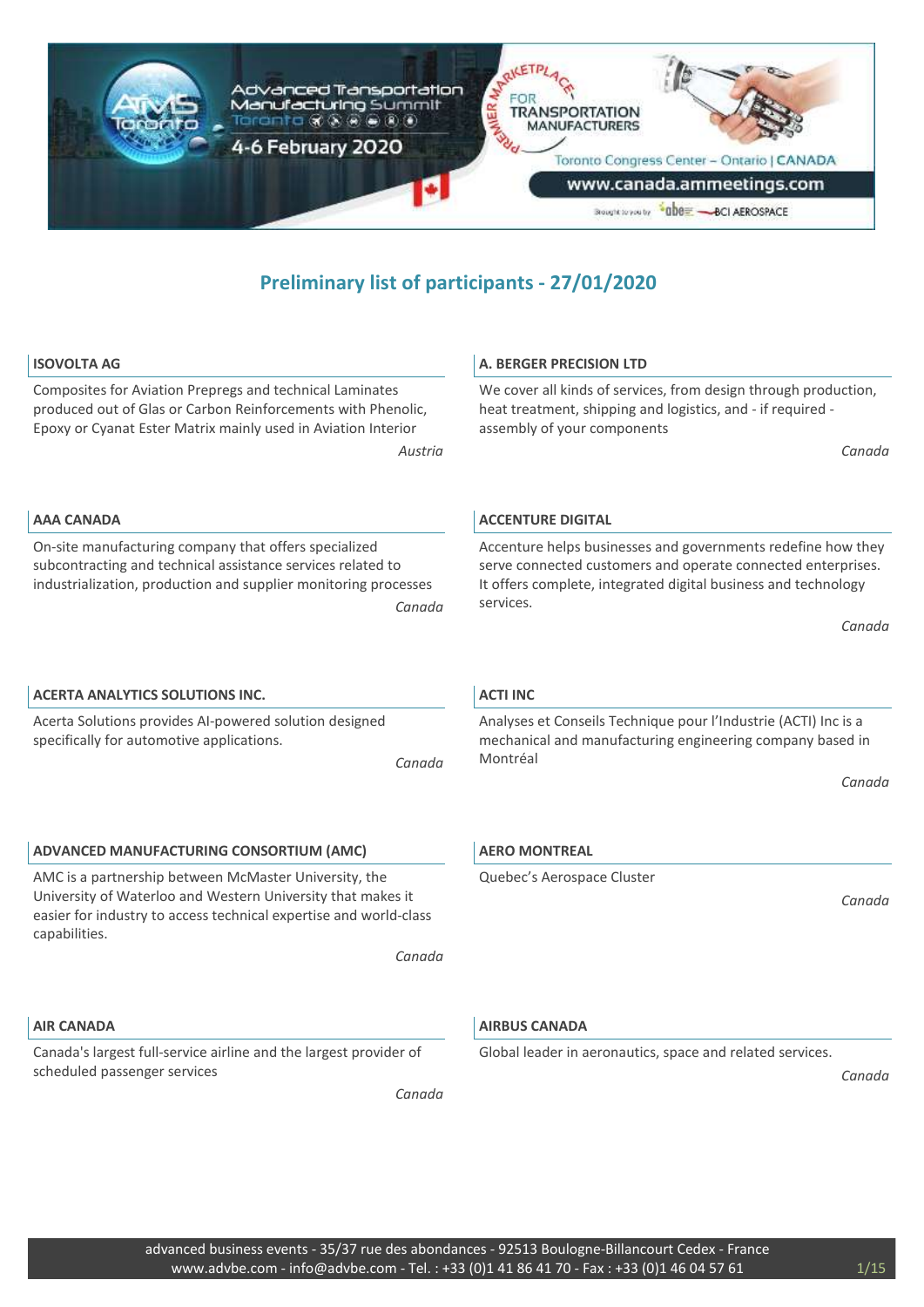

| <b>AON RISK SOLUTIONS CANADA</b>                                                                                                                                                                                    | <b>AUTOMOTIVE PARTS MANUFACTURERS' ASSOCIATION (APMA)</b>                                                             |
|---------------------------------------------------------------------------------------------------------------------------------------------------------------------------------------------------------------------|-----------------------------------------------------------------------------------------------------------------------|
| Aon plc is a leading global professional services firm providing a<br>broad range of risk, retirement and health solutions.<br>Canada                                                                               | Automotive Parts Manufacturer's Association Canada<br>Canada                                                          |
| <b>AUTONOMOUS VEHICLE INNOVATION NETWORK (AVIN)</b>                                                                                                                                                                 | <b>AVERSAN INC.</b>                                                                                                   |
| Provides R&D funding, talent development, technology<br>acceleration, business and technical supports, and<br>demonstration grounds, to offer a competitive advantage to<br>Ontario-based C/AV companies.<br>Canada | Designs, develops, qualifies and certifies embedded control<br>systems for commercial and military programs<br>Canada |
| <b>AVIYA AEROSPACE SYSTEMS</b>                                                                                                                                                                                      | <b>BDO CANADA LLP</b>                                                                                                 |
| Delivers innovative, customized, turnkey engineering solutions<br>to the world's largest aerospace and defense OEMs and Tier1s.<br>Canada                                                                           | Insurance and accounting, Tax<br>Canada                                                                               |
| <b>BEARING BRONZE LTD</b>                                                                                                                                                                                           | <b>BOMBARDIER AVIATION (HEADQUARTERS)</b>                                                                             |
| Specialized handling and processing of bronze bushings -<br>Aerospace parts<br>Canada                                                                                                                               | A world-leading manufacturer of commercial aircraft and<br>business jets<br>Canada                                    |
| <b>BOMBARDIER AVIATION (TORONTO)</b>                                                                                                                                                                                | <b>BURLOAK TECHNOLOGIES INC.</b>                                                                                      |
| A world-leading manufacturer of commercial aircraft and<br>business jets                                                                                                                                            | Canadian leader in additive manufacturing for the aerospace,<br>spaceflight, energy, industrial and medical sectors   |
| Canada                                                                                                                                                                                                              | Canada                                                                                                                |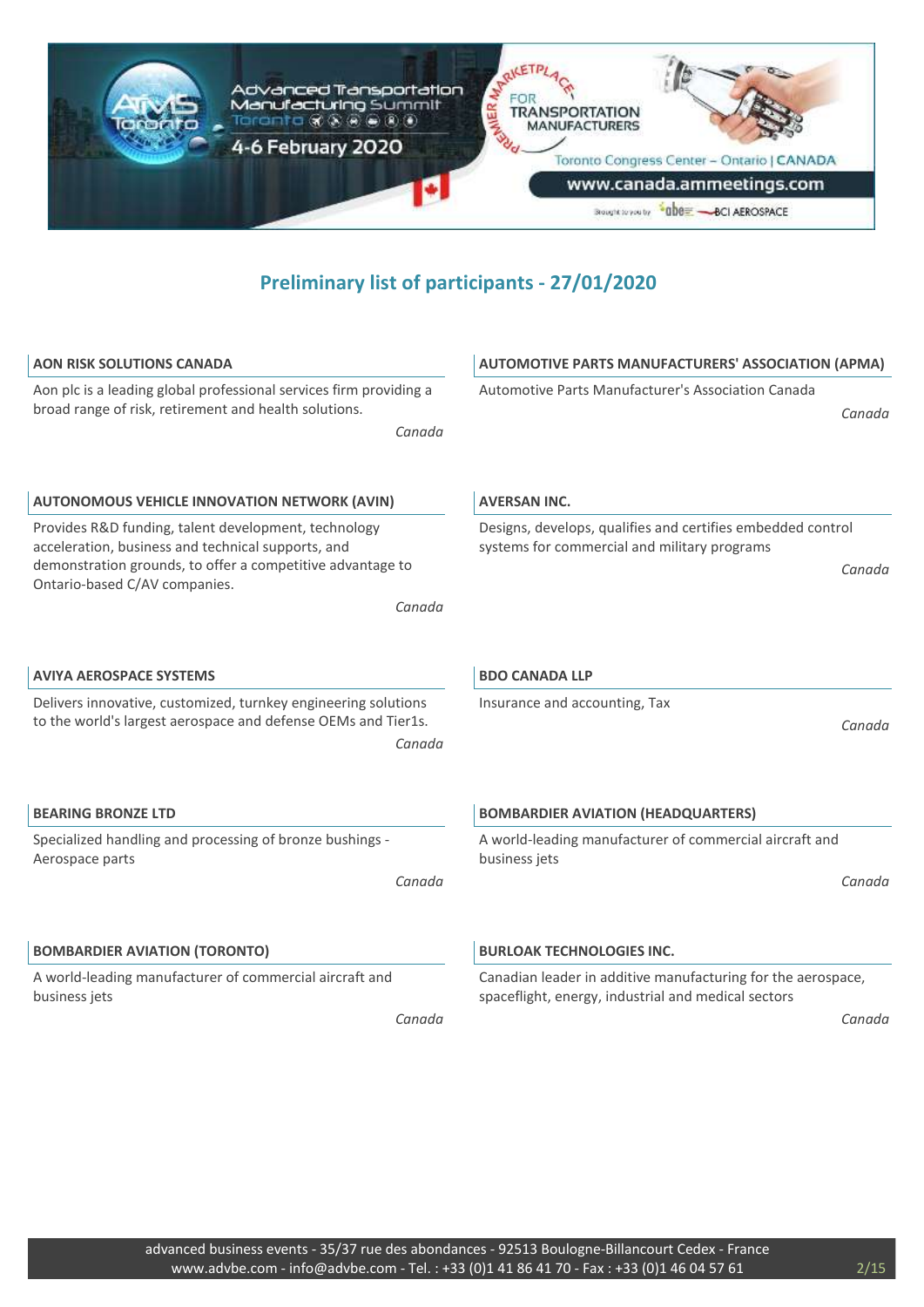

| <b>CANADIAN CENTRE FOR PRODUCT VALIDATION</b>                                                                                                                                                                                | <b>CANADIAN GERMAN CHAMBER OF INDUSTRY AND</b><br><b>COMMERCE INC.</b>                                                                                                    |
|------------------------------------------------------------------------------------------------------------------------------------------------------------------------------------------------------------------------------|---------------------------------------------------------------------------------------------------------------------------------------------------------------------------|
| Leading-edge validation technologies and equipment - Offers<br>prototyping and testing in one central location - with full<br>developmental multimodal capabilities under one roof for cost-<br>effective results.<br>Canada | German Chamber of Commerce in Toronto<br>Canada                                                                                                                           |
| <b>CATOL AERO INC</b>                                                                                                                                                                                                        | <b>CELESTICA INC</b>                                                                                                                                                      |
| We provide aerospace companies with strategic advice,<br>business development services and support to the<br>establishment of subsidiary operations.                                                                         | <b>Contract Manufacturing</b><br>Canada                                                                                                                                   |
| Canada                                                                                                                                                                                                                       |                                                                                                                                                                           |
| <b>CFN PRECISION LTD</b>                                                                                                                                                                                                     | <b>CITY OF MISSISSAUGA</b>                                                                                                                                                |
| Producer of small to medium-sized precision metal, plastic and<br>composite parts for the aerospace sector<br>Canada                                                                                                         | Investment attraction of key aerospace manufacturers,<br>suppliers and service providers to Canada's largest aerospace<br>cluster                                         |
|                                                                                                                                                                                                                              | Canada                                                                                                                                                                    |
| <b>CITY OF TORONTO ECONOMIC DEVELOPMENT</b>                                                                                                                                                                                  | <b>C-MAC MICROCIRCUITS ULC</b>                                                                                                                                            |
| City of Toronto Economic Development Division<br>Canada                                                                                                                                                                      | Designers and manufacturers of microelectronic devices and<br>systems. Product details, examples of uses and technical data.                                              |
|                                                                                                                                                                                                                              | Canada                                                                                                                                                                    |
| <b>COGENT POWER INC</b>                                                                                                                                                                                                      | <b>CPG AEROSPACE</b>                                                                                                                                                      |
| Electrical steels for power generation equipment, motors,<br>power and distribution transformers, and specialized magnetic<br>components                                                                                     | 'Build to Print' custom manufacturer specializing in non-<br>metallics. Manufacture machined detail components, vacuum<br>formed interior components, die cut components, |
| Canada                                                                                                                                                                                                                       | bonding/assembly.                                                                                                                                                         |
|                                                                                                                                                                                                                              | Canada                                                                                                                                                                    |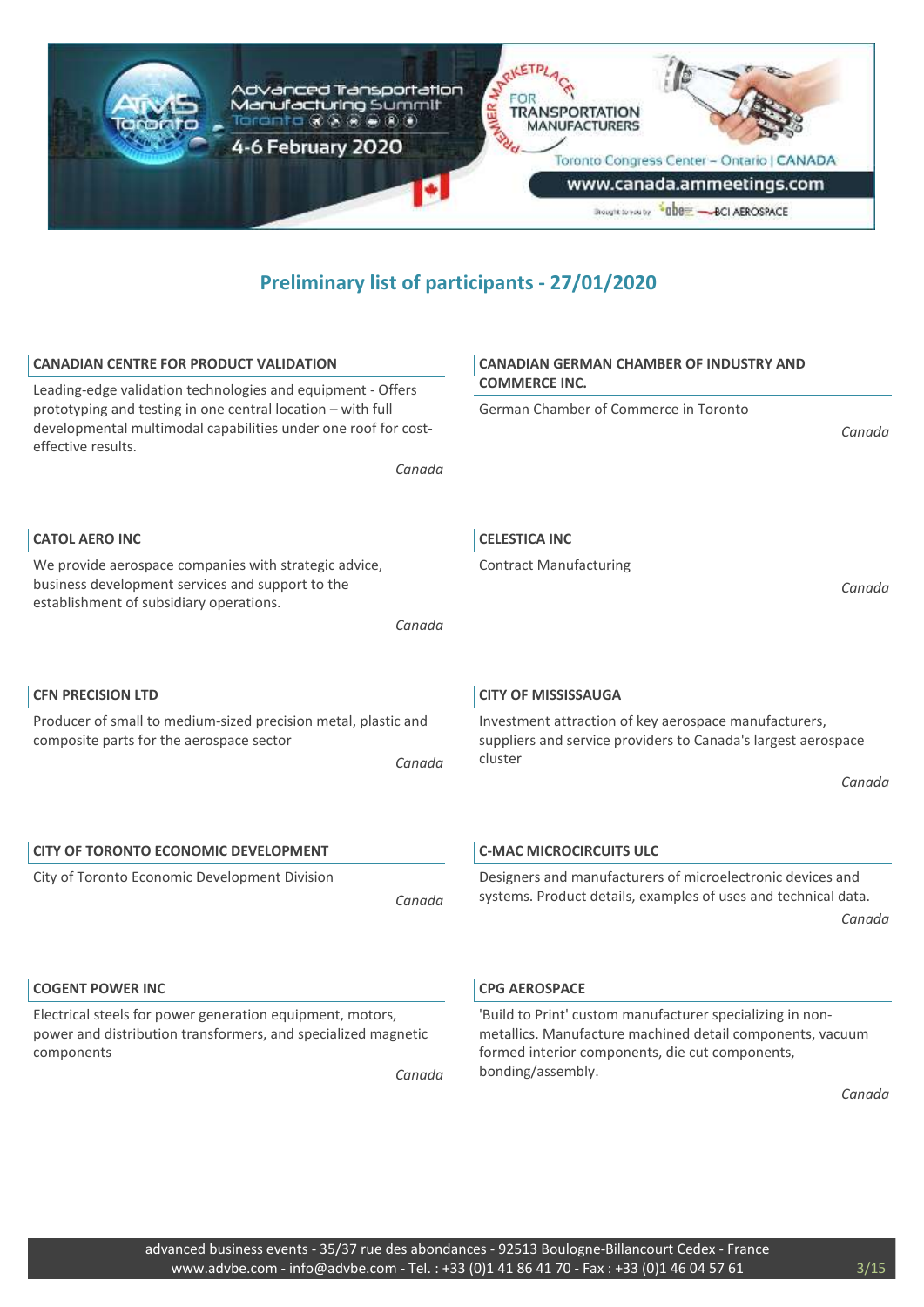

| <b>CREAFORM</b>                                                                                               | <b>CREAFORM ENGINEERING</b>                                                                                                                                                                                                                                |
|---------------------------------------------------------------------------------------------------------------|------------------------------------------------------------------------------------------------------------------------------------------------------------------------------------------------------------------------------------------------------------|
| Creaform specializes in 3D portable optical measurement<br>technologies and 3D engineering services<br>Canada | Creaform Engineering has a long-standing experience in<br>delivering full-scale engineering services in product<br>development, industrial design, automation, dimensional<br>management, numerical simulation (FEA/CFD) and advanced<br>surface modeling. |
|                                                                                                               | Canada                                                                                                                                                                                                                                                     |
| <b>DELLCOM AEROSPACE</b>                                                                                      | <b>DENSO CANADA</b>                                                                                                                                                                                                                                        |
|                                                                                                               |                                                                                                                                                                                                                                                            |
| Precision machining solutions<br>Canada                                                                       | Manufactures heating ventilation and air conditioning units,<br>radiators, condensers, engine fans and cooling modules                                                                                                                                     |
|                                                                                                               | Canada                                                                                                                                                                                                                                                     |
|                                                                                                               |                                                                                                                                                                                                                                                            |
| <b>DISHON LIMITED</b>                                                                                         | DOWNSVIEW AEROSPACE INNOVATION & RESEARCH (DAIR)                                                                                                                                                                                                           |
| CNC machining for the aerospace industry<br>Canada                                                            | Downsview Aerospace Innovation & Research (DAIR), is a<br>consortium of large aeronautics and space companies, and<br>leading post-secondary institutions from the Greater Toronto<br>Area (GTA)                                                           |
|                                                                                                               | Canada                                                                                                                                                                                                                                                     |
|                                                                                                               |                                                                                                                                                                                                                                                            |
| <b>ECONOMIC DEVELOPMENT WINNIPEG</b>                                                                          | <b>ELEMENT MATERIALS TECHNOLOGY</b>                                                                                                                                                                                                                        |
| Economic Development Agency of the Municipality of Winnipeg,<br>Manitoba                                      | A global provider of Testing, Inspection and Certification<br>services for materials and products.                                                                                                                                                         |
| Canada                                                                                                        | Canada                                                                                                                                                                                                                                                     |
|                                                                                                               |                                                                                                                                                                                                                                                            |
| <b>EMBASSY OF ISRAEL</b>                                                                                      | <b>FALCONMET ENGINEERING AND LABORATORIES INC</b>                                                                                                                                                                                                          |
| Trade Services to Embassy of Israel                                                                           | Provide integrated services in Aerospace Materials Engineering                                                                                                                                                                                             |
| Canada                                                                                                        | and Testing                                                                                                                                                                                                                                                |
|                                                                                                               | Canada                                                                                                                                                                                                                                                     |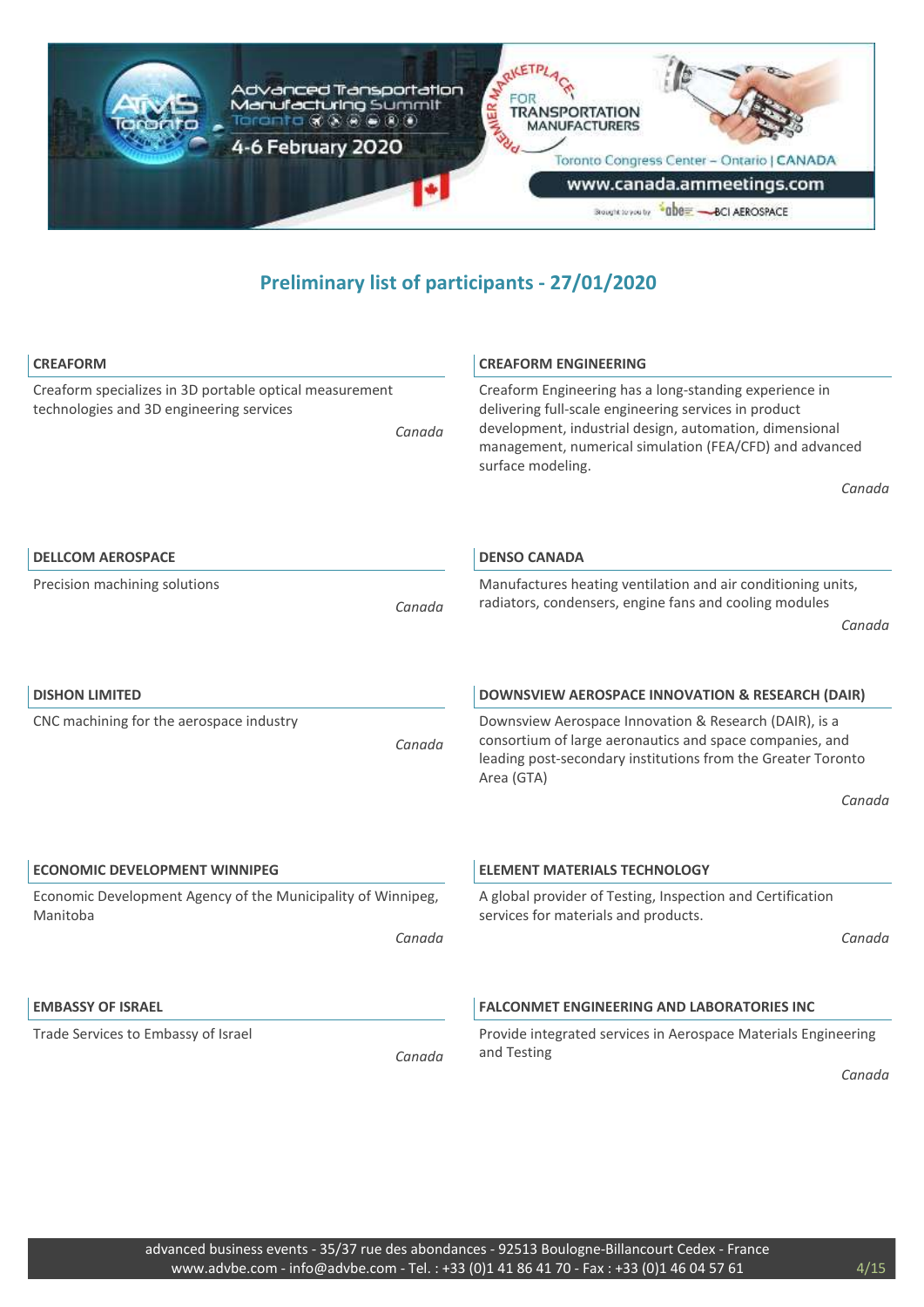

| <b>FDC COMPOSITES INC</b>                                                                                                                                                                         | FIAT CHRYSLER AUTOMOBILES (FCA CANADA INC.)                                                                |
|---------------------------------------------------------------------------------------------------------------------------------------------------------------------------------------------------|------------------------------------------------------------------------------------------------------------|
| Design, manufacture and assembly of parts in integrated<br>composite materials<br>Canada                                                                                                          | A world leading auto maker<br>Canada                                                                       |
| <b>FIBROTEK ADVANCED MATERIALS</b>                                                                                                                                                                | <b>FUSIA IMPRESSION 3D METAL</b>                                                                           |
| Fibrotek offers a full service of precision machining, CNC mold<br>making, prototype molds, engineering and design department.<br>Canada                                                          | 3D Printing<br>Canada                                                                                      |
| <b>GENERAL DYNAMICS LAND SYSTEMS - CANADA</b>                                                                                                                                                     | <b>GEORGIA USA - CANADA OFFICE</b>                                                                         |
| General Dynamics Land Systems (GDLS) is a manufacturer of<br>military vehicles such as tanks and lighter armored fighting<br>vehicles. It is an American subsidiary of General Dynamics<br>Canada | State of Georgia USA Trade Office in Toronto<br>Canada                                                     |
| <b>GESTION PROXIMA</b>                                                                                                                                                                            | <b>GLOBAL AFFAIRS CANADA</b>                                                                               |
| Proxima Project Management specializes in project planning<br>and control and helps to improve the performance of its clients'<br>projects<br>Canada                                              | The Trade Commissioner Service has over 160 trade offices<br>around the world and across Canada.<br>Canada |
| <b>GLOBAL AFFAIRS CANADA - TORONTO</b>                                                                                                                                                            | <b>GOVERNMENT OF ONTARIO</b>                                                                               |
| The Trade Commissioner Service has over 160 trade offices<br>around the world and across Canada.<br>Canada                                                                                        | Ministry of Economic Development, Job Creation and Trade<br>Canada                                         |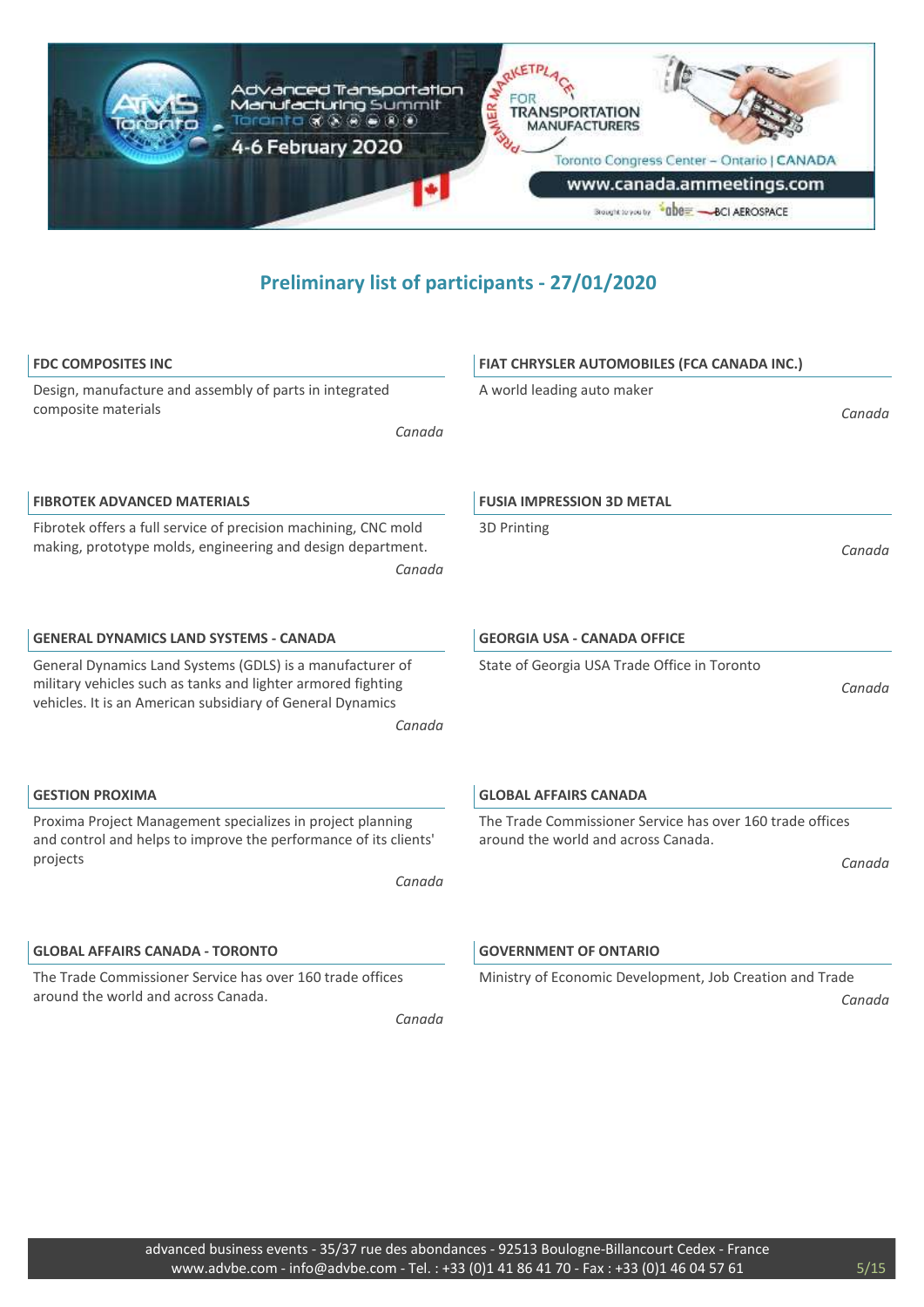

| <b>HANDLING SPECIALTY MANUFACTURING LTD</b>                                                                                                                                                                                                                            | <b>HEXAGON MANUFACTURING INTELLIGENCE</b>                                                                                                |
|------------------------------------------------------------------------------------------------------------------------------------------------------------------------------------------------------------------------------------------------------------------------|------------------------------------------------------------------------------------------------------------------------------------------|
| Handling Specialty provides custom-engineered material<br>handling systems & robust automation solutions. Projects<br>include custom lifting systems, vertical assembly platforms,<br>AGVs, MGVs, transporters, rotators, personnel lifts, work cells &<br>positioners | Offers expertise in sensing, thinking, and acting on the<br>collection, analysis and use of measurement data.<br>Canada                  |
| Canada                                                                                                                                                                                                                                                                 |                                                                                                                                          |
|                                                                                                                                                                                                                                                                        |                                                                                                                                          |
| <b>HTS&amp;G INC</b>                                                                                                                                                                                                                                                   | <b>IBM CANADA</b>                                                                                                                        |
| Seals & Gaskets 3D Metal Printing                                                                                                                                                                                                                                      | Produces and sells computer hardware, middleware and                                                                                     |
| Canada                                                                                                                                                                                                                                                                 | software, and provides hosting and consulting services                                                                                   |
|                                                                                                                                                                                                                                                                        | Canada                                                                                                                                   |
| <b>INO</b>                                                                                                                                                                                                                                                             | <b>INTERCONN DEVELOPMENT LTD</b>                                                                                                         |
|                                                                                                                                                                                                                                                                        |                                                                                                                                          |
| Technological design and development company for optic and<br>photonic solutions making SMEs and large corporations more                                                                                                                                               | Dedicated to developing an entirely new class of light<br>amphibious vehicle                                                             |
| competitive                                                                                                                                                                                                                                                            | Canada                                                                                                                                   |
| Canada                                                                                                                                                                                                                                                                 |                                                                                                                                          |
|                                                                                                                                                                                                                                                                        |                                                                                                                                          |
|                                                                                                                                                                                                                                                                        |                                                                                                                                          |
| <b>INTERNATIONAL SEW RIGHT</b>                                                                                                                                                                                                                                         | <b>JAVELIN TECHNOLOGIES INC.</b>                                                                                                         |
| Safety equipment supplier Tier 1 manufacturer and custom<br>design safety clothing Patent Pending harness clothing for<br>working at heights                                                                                                                           | Canada's largest 3D solution provider for SOLIDWORKS<br>Electromechanical 3D Design, Simulation, and Product Data<br>Management software |
| Canada                                                                                                                                                                                                                                                                 | Canada                                                                                                                                   |
|                                                                                                                                                                                                                                                                        |                                                                                                                                          |
| <b>JITBASE</b>                                                                                                                                                                                                                                                         | <b>KONNEXIO</b>                                                                                                                          |
| The "Just-In-Time" Database for Manufacturers                                                                                                                                                                                                                          | Assembly Automation Machines, Testing Machines.                                                                                          |
| Canada                                                                                                                                                                                                                                                                 | Canada                                                                                                                                   |
|                                                                                                                                                                                                                                                                        |                                                                                                                                          |
| <b>KUEHNE + NAGEL INC.</b>                                                                                                                                                                                                                                             |                                                                                                                                          |
| International Freight Forwarder                                                                                                                                                                                                                                        |                                                                                                                                          |
| Canada                                                                                                                                                                                                                                                                 |                                                                                                                                          |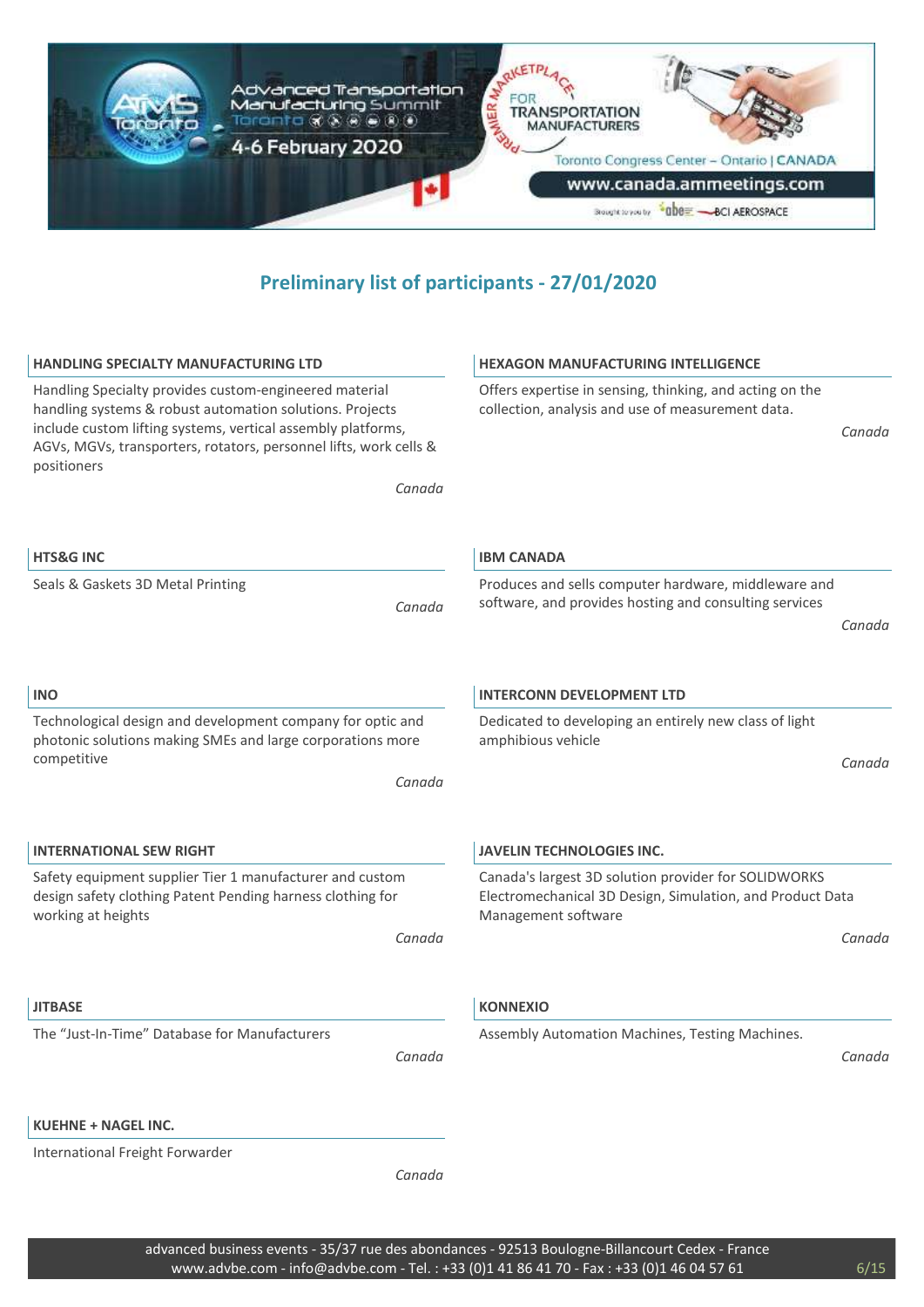

| <b>LATECOERE CANADA</b>                                                                                                                                                                                            | <b>LEDDARTECH</b>                                                                                                                                                                                                                                     |
|--------------------------------------------------------------------------------------------------------------------------------------------------------------------------------------------------------------------|-------------------------------------------------------------------------------------------------------------------------------------------------------------------------------------------------------------------------------------------------------|
| Specialises in the customised design, industrialisation and<br>production of wiring systems, avionics racks and test benches<br>for the aeronautics, defence and space sectors                                     | The leaders in high performance, affordable solid-state LiDAR<br>sensing technology, platform, and modules for automotive and<br>mobility applications.                                                                                               |
| Canada                                                                                                                                                                                                             | Canada                                                                                                                                                                                                                                                |
| <b>LINAMAR CORPORATION</b>                                                                                                                                                                                         | <b>LINEAR AUTOMATION INC.</b>                                                                                                                                                                                                                         |
| One of the world's largest automobile parts manufacturer<br>Canada                                                                                                                                                 | As a leading supplier of transfer systems, de-stack feeders,<br>tandem lines and tooling, Linear Transfer Automation Inc., has<br>complete in-house capability for mechanical and controls<br>design, assembly, testing, installations, and training. |
|                                                                                                                                                                                                                    | Canada                                                                                                                                                                                                                                                |
| <b>LIXAR IT</b>                                                                                                                                                                                                    | LONDON ECONOMIC DEVELOPMENT CORP.                                                                                                                                                                                                                     |
| <b>Premier AI and Data</b><br>Canada                                                                                                                                                                               | Economic Development Agency of the Municipality of London<br>(ON)<br>Canada                                                                                                                                                                           |
|                                                                                                                                                                                                                    |                                                                                                                                                                                                                                                       |
| <b>LYNX INSPECTION</b>                                                                                                                                                                                             | <b>MARTINREA INTERNATIONAL</b>                                                                                                                                                                                                                        |
| LynX Inspection is developing a game-changing machine vision<br>solution for parts manufacturers that not only is fast and easy<br>to use, but is also affordable, easy to automate and ready for<br>Industry 4.0. | Global leader in the design, development and production of<br>lightweight structures and propulsion systems that address the<br>automotive industry's current and future solutions<br>Canada                                                          |
| Canada                                                                                                                                                                                                             |                                                                                                                                                                                                                                                       |
| <b>MAYA HTT</b>                                                                                                                                                                                                    | <b>MECAER AMERICA INC</b>                                                                                                                                                                                                                             |
| Engineering solutions provider that delivers advanced services<br>and products to businesses in the engineering and datacenter<br>industries<br>Canada                                                             | Leading international provider of solutions for Aircraft Actuation<br>& Flight Control Systems, Landing Systems, Cabin Comfort<br>Systems and Aircraft Services in the Helicopter, Business<br>Aviation and General Aviation markets.<br>Canada       |
|                                                                                                                                                                                                                    |                                                                                                                                                                                                                                                       |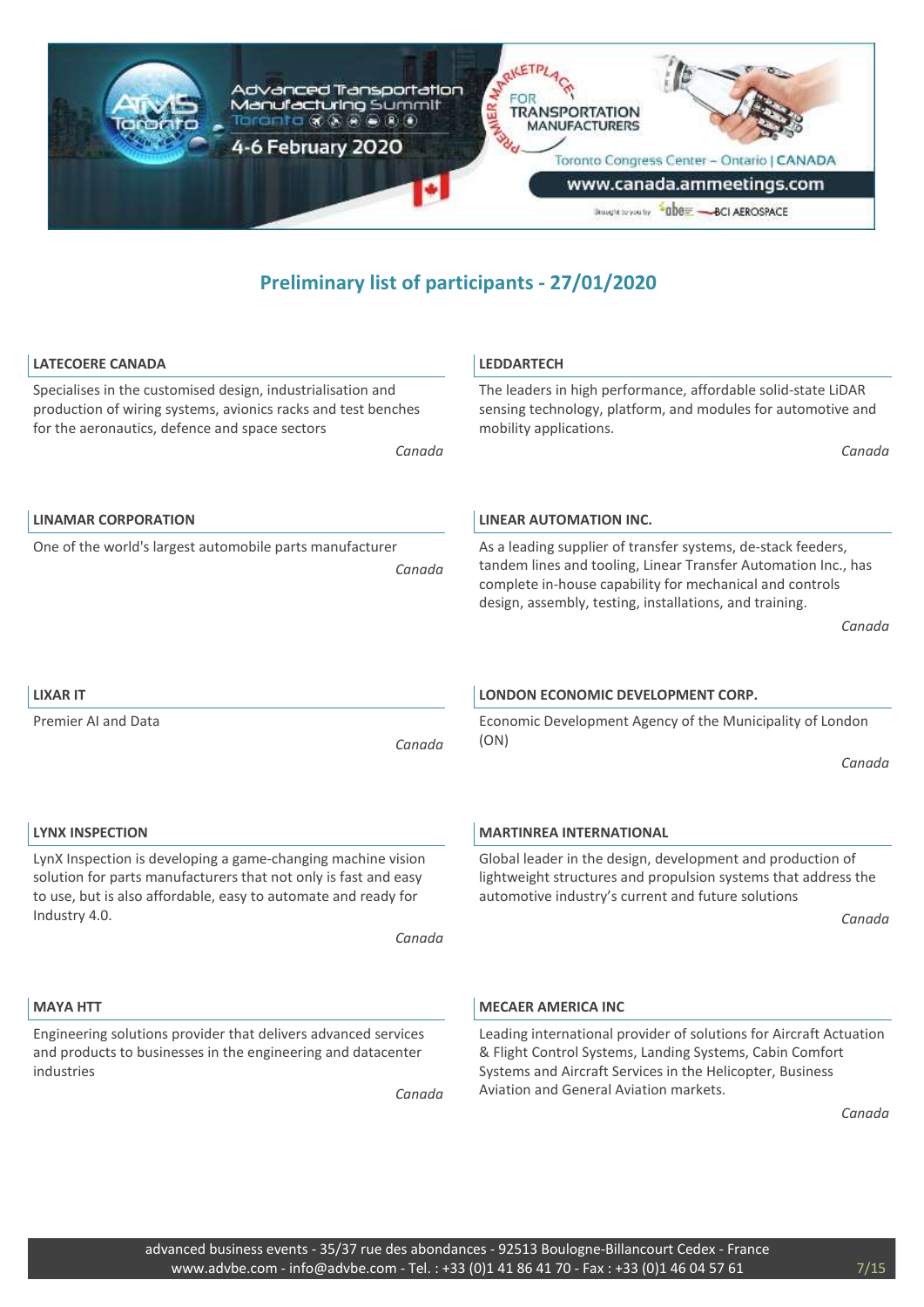

| <b>MENTOR WORKS</b>                                                                                                                                                                                 | <b>MICROSOFT</b>                                                                                                                                                                                                                                                   |
|-----------------------------------------------------------------------------------------------------------------------------------------------------------------------------------------------------|--------------------------------------------------------------------------------------------------------------------------------------------------------------------------------------------------------------------------------------------------------------------|
| Mentor Works' team of Government Funding Planners™ work<br>directly with clients to design and implement tailored solutions<br>to support business growth                                           | Multinational technology company develops, manufactures,<br>licenses, supports, and sells computer software, consumer<br>electronics, personal computers, and related services.                                                                                    |
| Canada                                                                                                                                                                                              | Canada                                                                                                                                                                                                                                                             |
| <b>MITSUBISHI HEAVY INDUSTRIES CANADA AEROSPACE INC</b>                                                                                                                                             | <b>MONTREAL INTERNATIONAL</b>                                                                                                                                                                                                                                      |
| Developing and manufacturing key components, such as wings<br>and fuselages, for civil aircraft<br>Canada                                                                                           | Greater Montréal's economic development agency for foreign<br>investment, international organizations and strategic<br>Canada                                                                                                                                      |
| <b>MORSON INTERNATIONAL</b>                                                                                                                                                                         | <b>MSB DESIGN INC</b>                                                                                                                                                                                                                                              |
| Industry leading technical recruitment solutions in engineering<br>across multiple sectors - including rail, aerospace and defense,<br>nuclear and IT with temporary and permanent engineering jobs | Leading-edge expertise in the highly specialized sector of<br>engineering and manufacturing of interior components for<br>business and V.I.P. aircraft                                                                                                             |
| available.<br>Canada                                                                                                                                                                                | Canada                                                                                                                                                                                                                                                             |
| <b>MSB DESIGN INC</b>                                                                                                                                                                               | <b>MTLS AEROSTRUCTURES INC</b>                                                                                                                                                                                                                                     |
| Leading-edge expertise in the highly specialized sector of<br>engineering and manufacturing of interior components for                                                                              | MTLS Aerostructure is an aerospace engineering services<br>company                                                                                                                                                                                                 |
| business and V.I.P. aircraft<br>Canada                                                                                                                                                              | Canada                                                                                                                                                                                                                                                             |
| <b>NEFAB INC.</b>                                                                                                                                                                                   | <b>NÉTUR INC</b>                                                                                                                                                                                                                                                   |
| Transport packaging and Export packaging<br>Canada                                                                                                                                                  | Nétur Inc. is a Tier-2 manufacturer of jet engines components<br>and assemblies. Nétur Inc. is a vertically integrated<br>manufacturer with in-house capabilities for machining,<br>processing and assembling, resulting in a seamless integration<br>of functions |
|                                                                                                                                                                                                     | Canada                                                                                                                                                                                                                                                             |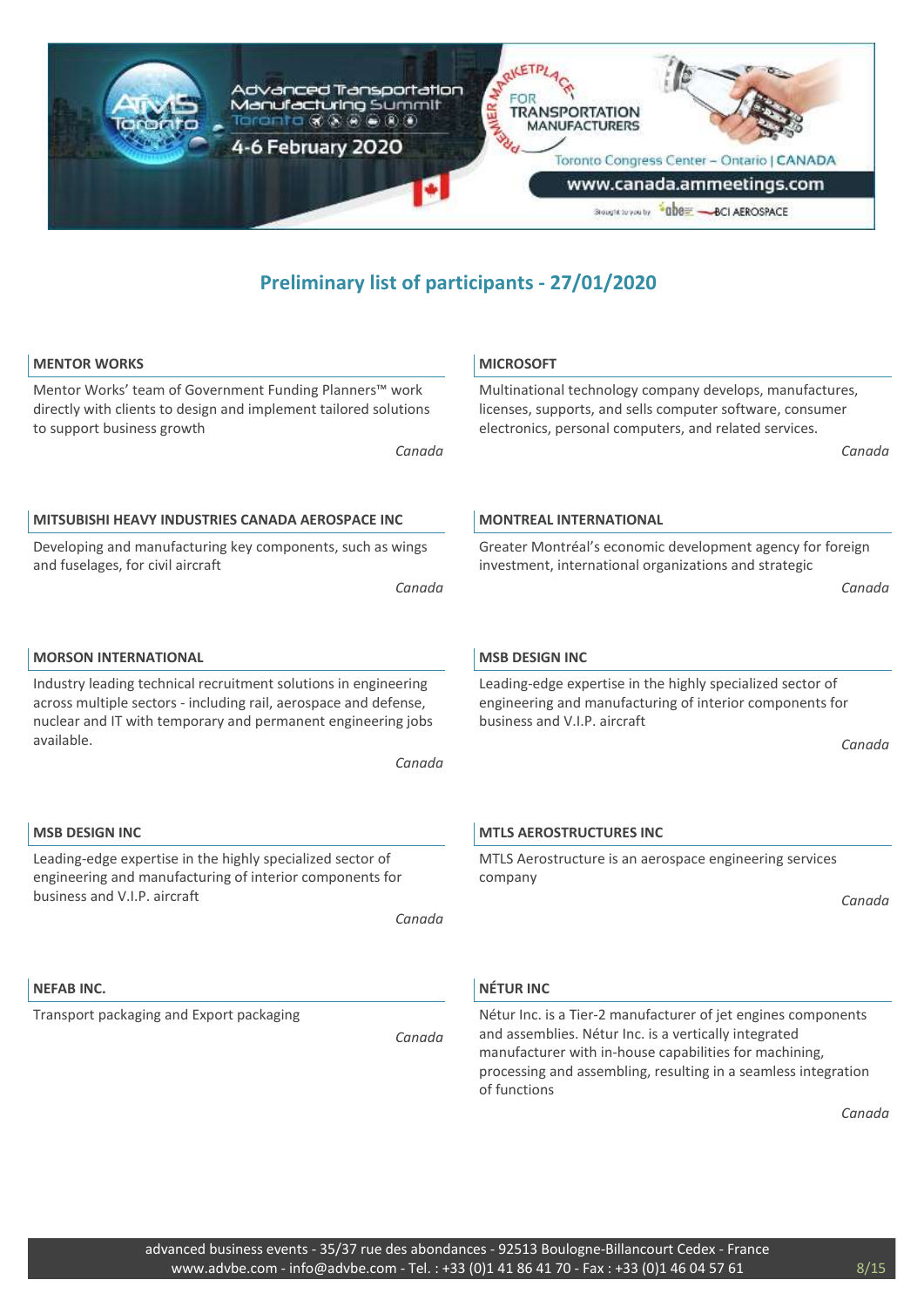

| <b>NEXT GENERATION MANUFACTURING CANADA (NGEN)</b>                                                                                                                                  | <b>NORTH BAY JACK GARLAND AIRPORT CORPORATION</b>                                                                                                                                                                              |
|-------------------------------------------------------------------------------------------------------------------------------------------------------------------------------------|--------------------------------------------------------------------------------------------------------------------------------------------------------------------------------------------------------------------------------|
| Engine of the Canadian government's investment in the<br>Advanced Manufacturing Supercluster, matching federal funds<br>and private investments to industry-led projects.<br>Canada | Municipally-owned YYB North Bay Jack Garland Airport is the<br>largest airport north of Toronto.<br>Canada                                                                                                                     |
| <b>ONTARIO AEROSPACE COUNCIL (OAC)</b>                                                                                                                                              | <b>OPTIMOULE INC</b>                                                                                                                                                                                                           |
| Delegation of Aerospace Companies from Ontario - Canada<br>Canada                                                                                                                   | Designing, manufacturing, modifying, and repairing molds since<br>1987. Focuses on the automotive, medical, and electronic<br>sectors.                                                                                         |
|                                                                                                                                                                                     | Canada                                                                                                                                                                                                                         |
| <b>OVA</b>                                                                                                                                                                          | <b>PETERBOROUGH &amp; KAWARTHAS ECONOMIC DEVELOPMENT</b>                                                                                                                                                                       |
| At OVA, we create customized experiences that empower<br>brands and foster human connection.                                                                                        | Economic Development Agency of the Municipality of<br>Peterborough & Kawarthas (ON)                                                                                                                                            |
| Canada                                                                                                                                                                              | Canada                                                                                                                                                                                                                         |
| <b>PILOT HILL LTD</b>                                                                                                                                                               | <b>PRATT &amp; WHITNEY CANADA CORP.</b>                                                                                                                                                                                        |
| Business consulting company for Canadian and international<br>companies and organizer of the Best Defence Conference &                                                              | Designs, manufacturer and services of aircraft engines powering<br>business, general aviation and helicopters                                                                                                                  |
| Exhibition<br>Canada                                                                                                                                                                | Canada                                                                                                                                                                                                                         |
| <b>PROTO 3000 INC</b>                                                                                                                                                               | <b>QUEBEC GOVERNMENT</b>                                                                                                                                                                                                       |
| Provide professional 3D Printing Services, Rapid Prototyping<br>Services, Stratasys 3D Printers, 3D Laser Scanning services, and<br><b>3D Laser Scanners</b><br>Canada              | Unit of the Department of International Relations, La<br>Francophonie and Foreign Trade, which support companies to<br>develop, strengthen and diversify their markets outside Québec<br>with services tailored to their needs |
|                                                                                                                                                                                     | Canada                                                                                                                                                                                                                         |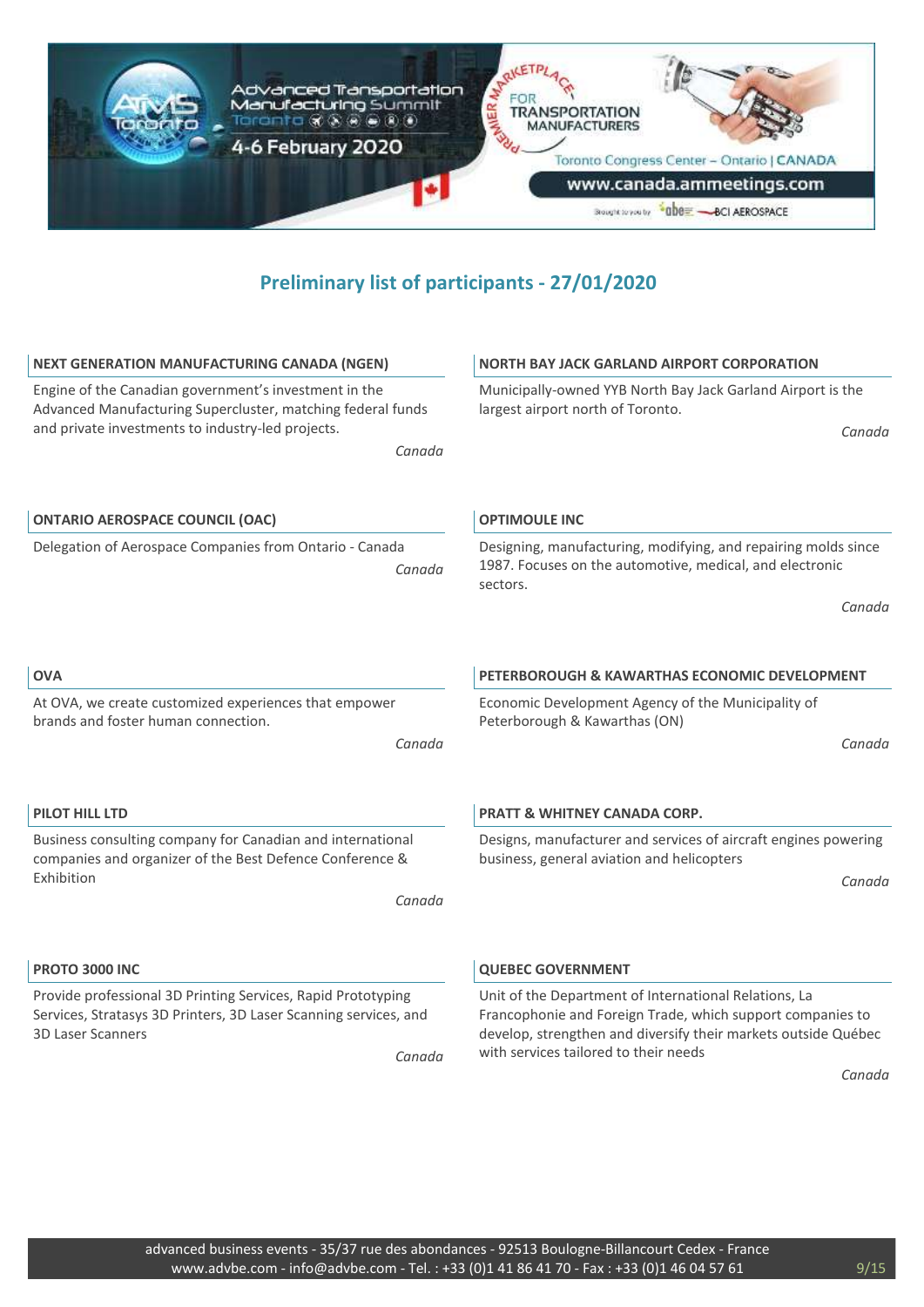

| <b>R3D CONSEIL INC.</b>                                                                                                                                        | <b>RDP ASSOCIATES</b>                                                                                                                                |
|----------------------------------------------------------------------------------------------------------------------------------------------------------------|------------------------------------------------------------------------------------------------------------------------------------------------------|
| R3D International is a division of R3D Consulting, one of the<br>largest Canadian-owned IT consulting companies with over 20<br>years of experience.<br>Canada | SR&ED tax credits/government grants<br>Canada                                                                                                        |
|                                                                                                                                                                |                                                                                                                                                      |
| <b>RED DOT DIGITAL INC.</b>                                                                                                                                    | <b>REKORA SALES AND TECHNICAL SERVICES</b>                                                                                                           |
| Digital and data insights firm supporting clients across multiple<br>markets. Talk to us about how we can become your digital<br>transformation partner.       | Rekora STS offers Business Development Services focused on<br>the Aerospace/Defense Supply Chain and is currently looking for<br>quality principals. |
| Canada                                                                                                                                                         | Canada                                                                                                                                               |
|                                                                                                                                                                |                                                                                                                                                      |
| <b>REMAP</b>                                                                                                                                                   | <b>ROBERT BOSCH CANADA</b>                                                                                                                           |
| Electronics and Photonics accelerator: industry and government                                                                                                 | <b>Technology Provider</b>                                                                                                                           |
| network<br>Canada                                                                                                                                              | Canada                                                                                                                                               |
| <b>ROCKWELL AUTOMATION</b>                                                                                                                                     | <b>ROLAND BERGER</b>                                                                                                                                 |
| Leading provider of industrial automation and information                                                                                                      | Global strategy consulting firm, headquartered in Munich.                                                                                            |
| technology.<br>Canada                                                                                                                                          | Canada                                                                                                                                               |
| <b>SAFRAN LANDING SYSTEMS</b>                                                                                                                                  | SAMUEL AEROSPACE METALS, DIVISION OF SAMUEL, SON &                                                                                                   |
| Leader in landing & breaking systems                                                                                                                           | CO. LTD                                                                                                                                              |
| Canada                                                                                                                                                         | Leading metals and industrial products manufacturer, processor<br>and distributor                                                                    |
|                                                                                                                                                                | Canada                                                                                                                                               |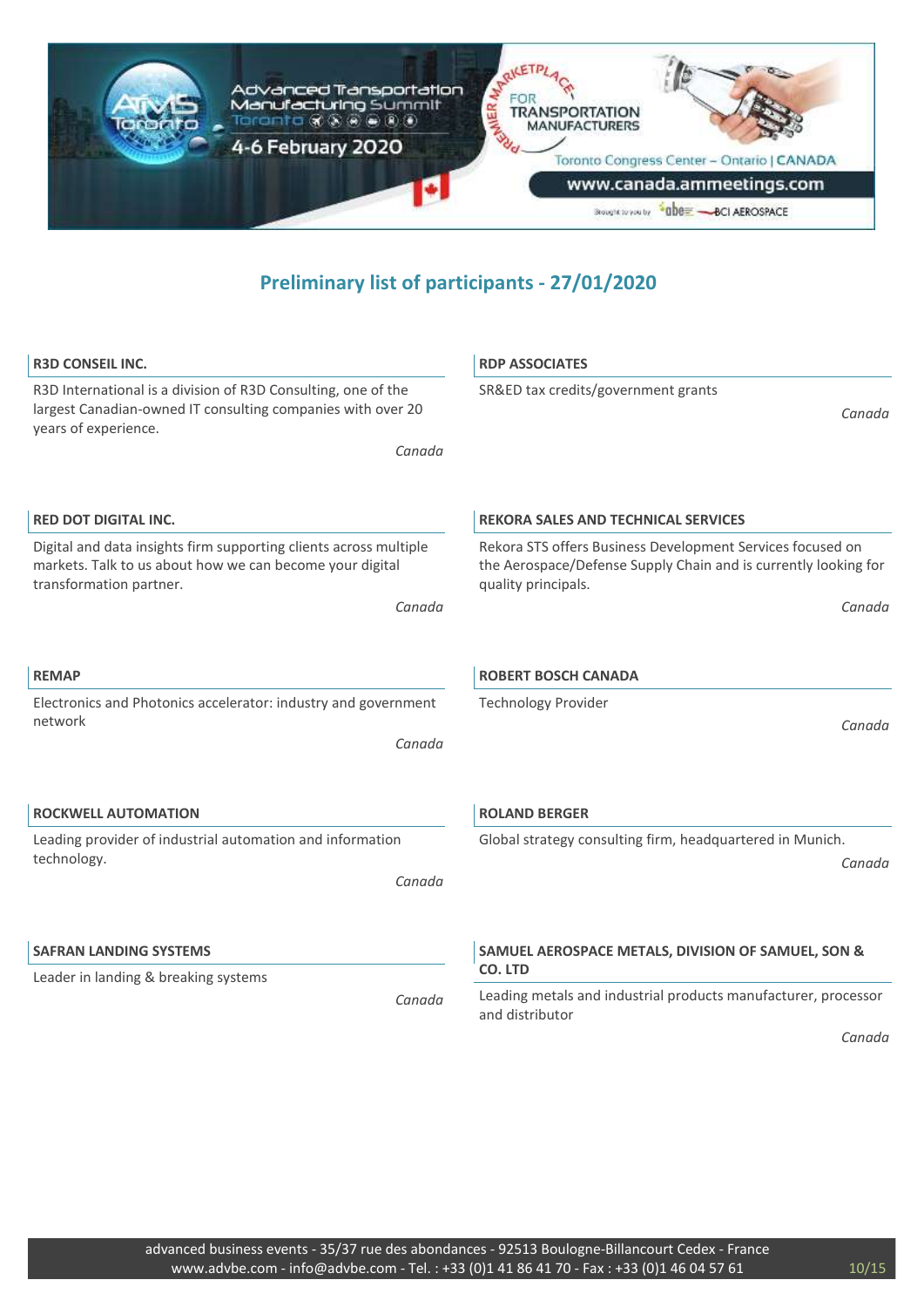

| <b>SEGULA TECHNOLOGIES</b>                                                                                                                                                                                                                                                     | <b>SHIMCO</b>                                                                                                                                                                                                           |
|--------------------------------------------------------------------------------------------------------------------------------------------------------------------------------------------------------------------------------------------------------------------------------|-------------------------------------------------------------------------------------------------------------------------------------------------------------------------------------------------------------------------|
| Engineering: mechanical, composite and electronic design and<br>calculation. Manufacturing: aero structures (sheet metal<br>manufacturing and aluminium machining, floor & panels<br>revites's assembly, electronic card integration, satellite space<br>tools, etc)<br>Canada | World-leader in the manufacture of standard and custom<br>aerospace-grade shims, shim stock and machined parts, for the<br>OEM, Tier 1, defense and MRO aerospace market.<br>Canada                                     |
| <b>SIEMENS CANADA</b>                                                                                                                                                                                                                                                          | <b>SII CANADA</b>                                                                                                                                                                                                       |
| Innovation and technology leader in industrial automation and<br>digitalization. We are the driving force for the digital<br>transformation in the discrete and process industries.<br>Canada                                                                                  | We support our clients with cutting-edge expertise in IT and<br>Engineering, implementing innovative and flexible<br>methodologies to always go beyond expectations<br>Canada                                           |
|                                                                                                                                                                                                                                                                                |                                                                                                                                                                                                                         |
| <b>SLALOM</b>                                                                                                                                                                                                                                                                  | <b>SOLAXIS INGENIOSITE MANUFACTURIERE</b>                                                                                                                                                                               |
| Slalom Toronto is a full-service consulting firm with expertise in<br>data, analytics, customer engagement, experience design,<br>organizational effectiveness, delivery leadership, strategy, and<br>operations.                                                              | Solaxis specializes in the precise design and manufacture of<br>functional prototypes, short series parts and specialized tools,<br>through innovative additive manufacturing technologies<br>(industrial 3D printing). |
| Canada                                                                                                                                                                                                                                                                         | Canada                                                                                                                                                                                                                  |
| <b>STANDARDS COUNCIL OF CANADA (SCC)</b>                                                                                                                                                                                                                                       | <b>STATE OF BAVARIA QUEBEC OFFICE</b>                                                                                                                                                                                   |
| Federal Crown corporation with the mandate to promote<br>voluntary standardization in Canada<br>Canada                                                                                                                                                                         | Organisation of economic, scientific and technological<br>delegations exploring the Quebec and Canadian market<br>Canada                                                                                                |
| STIQ - SOUS TRAITANCE INDUSTRIELLE DU QUEBEC                                                                                                                                                                                                                                   | <b>STRITE PRECISION MACHINING LIMITED</b>                                                                                                                                                                               |
| Association of Québec manufacturers<br>Canada                                                                                                                                                                                                                                  | Manufacture of ultra precision aerospace components.<br>Matched Spools and Sleeves and actuation components.<br>Grinding, lapping and edm.                                                                              |

*Canada*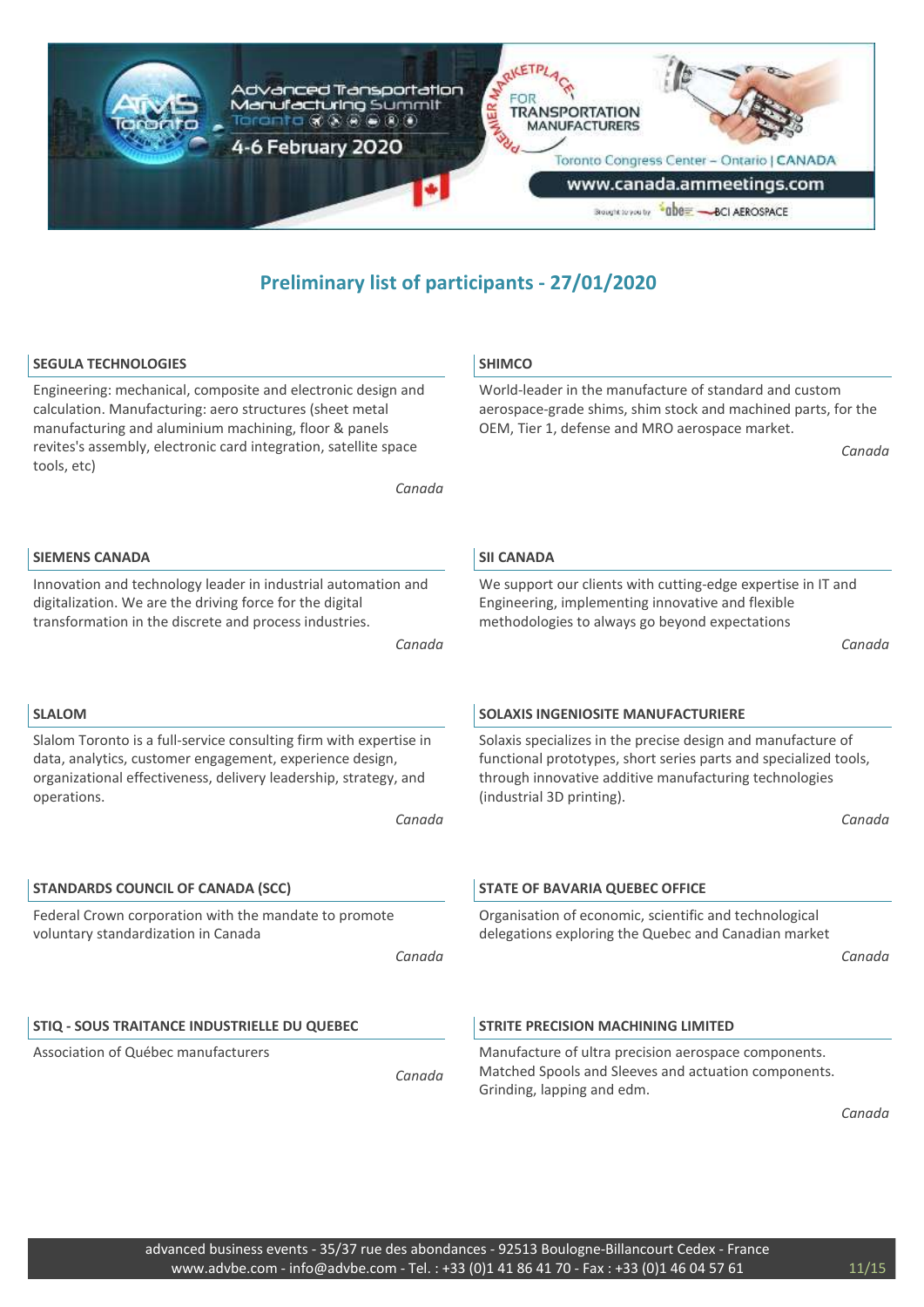

| <b>TERVENE</b>                                                                                                                                                    | <b>THALES CANADA INC</b>                                                                                                                                             |
|-------------------------------------------------------------------------------------------------------------------------------------------------------------------|----------------------------------------------------------------------------------------------------------------------------------------------------------------------|
| Tervene provides its clients with the technology and the skills to<br>control and improve their operational effectiveness in today's<br>rapidly evolving economy. | French multinational company that designs and builds electrical<br>systems and provides services for the aerospace, defence,<br>transportation and security markets. |
| Canada                                                                                                                                                            | Canada                                                                                                                                                               |
| <b>TORONTO GLOBAL</b>                                                                                                                                             | <b>TOYOTA TSUSHO CANADA INC</b>                                                                                                                                      |
| Marketing agency for the City of Toronto<br>Canada                                                                                                                | Trading arm of the Toyota Group<br>Canada                                                                                                                            |
| <b>TRILLIUM NETWORK FOR ADVANCED MANUFACTURING</b>                                                                                                                | <b>TRINITY AEROSPACE</b>                                                                                                                                             |
| Canada                                                                                                                                                            | Provides a turnkey solution for aircraft parts to OEM's, airlines<br>and MRO's                                                                                       |
|                                                                                                                                                                   | Canada                                                                                                                                                               |
| UNIVERSAL PRECISION TECHNOLOGY                                                                                                                                    | <b>UNIVERSITY OF WATERLOO</b>                                                                                                                                        |
| Superior quality precision machining and assembly to the<br>aerospace, aircraft, military, medical, optics, and defence<br>sectors.                               | The University of Waterloo is a public research university.<br>Canada                                                                                                |
| Canada                                                                                                                                                            |                                                                                                                                                                      |
| <b>VEONEER CANADA, INC</b>                                                                                                                                        | <b>VISION TRANSPORTATION SYSTEMS INC.</b>                                                                                                                            |
| World's largest pure-play company focused on Safety<br>Electronics, Advanced Driving Assistance Systems (ADAS),                                                   | The Transportation Industry: Changing the way you think about<br>your Supply Chain                                                                                   |
| Collaborative and Automated Driving (AD).<br>Canada                                                                                                               | Canada                                                                                                                                                               |
| <b>YORDAS GROUP CANADA</b>                                                                                                                                        | <b>ZEROKEY</b>                                                                                                                                                       |
| eading provider of scientific, environmental, human health, and<br>global regulatory consulting services.                                                         | Develops IoT sensor technology that provides 3D tracking across<br>large spaces and buildings.                                                                       |
| Canada                                                                                                                                                            | Canada                                                                                                                                                               |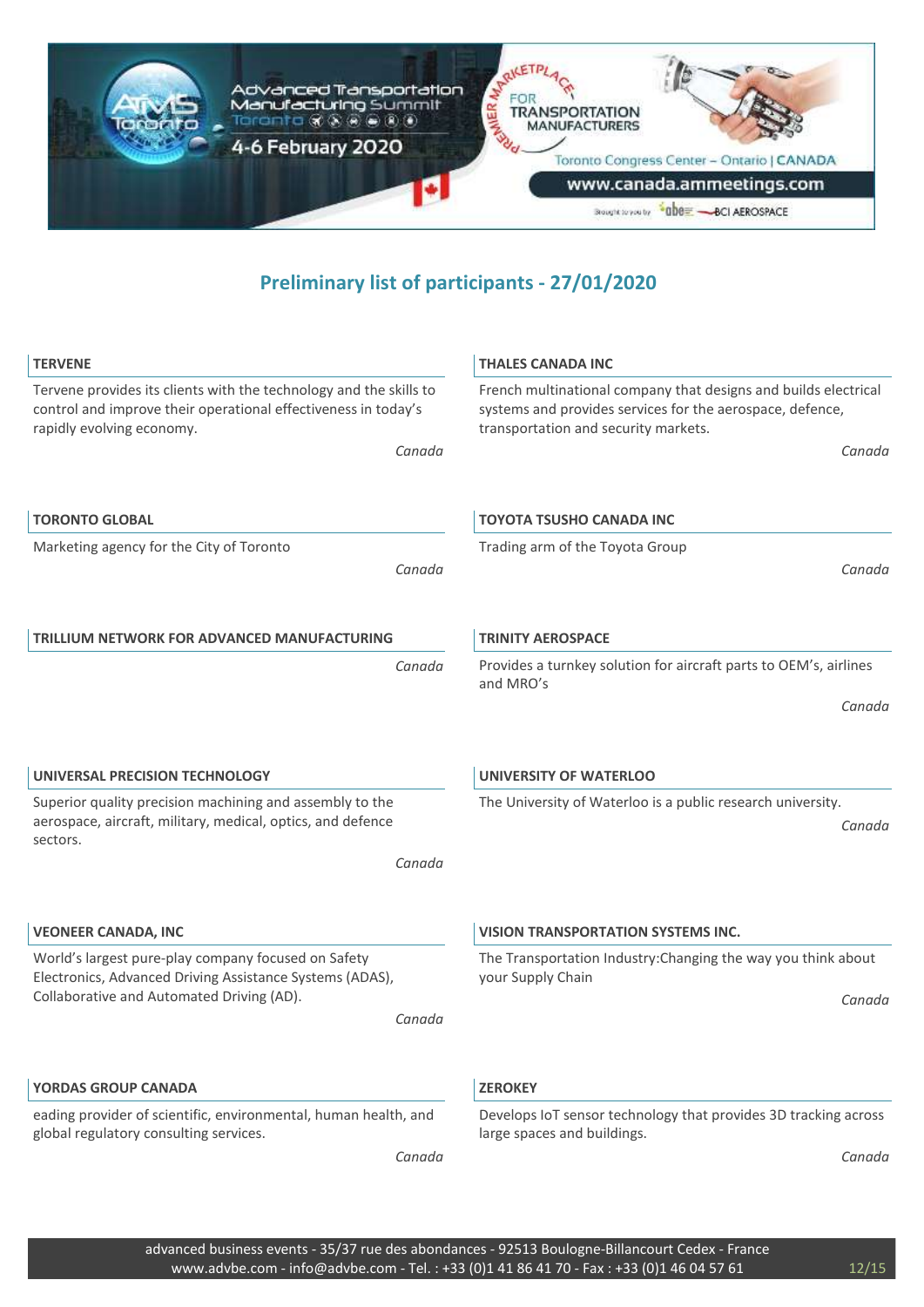

| <b>ZF GROUP</b>                                                                                                                                                                                                                                                   | <b>FLEXMILL OY</b>                                                                                                                                                                                                                     |
|-------------------------------------------------------------------------------------------------------------------------------------------------------------------------------------------------------------------------------------------------------------------|----------------------------------------------------------------------------------------------------------------------------------------------------------------------------------------------------------------------------------------|
| Design, research and development, and manufacturing activities<br>in the automotive industry. Worldwide supplier of driveline and<br>chassis technology for cars and commercial vehicles, along with<br>specialist plant equipment such as construction equipment | Flexmill Oy is an international high-tech growth company<br>providing intelligent and adaptive surface finishing solutions<br>especially for Aerospace, Marine and Energy industries serving<br>some of the world's largest companies. |
| Canada                                                                                                                                                                                                                                                            | Finland                                                                                                                                                                                                                                |
| <b>BLUEFIELD</b>                                                                                                                                                                                                                                                  | <b>POLY-SHAPE</b>                                                                                                                                                                                                                      |
| <b>Consulting Services</b><br>France                                                                                                                                                                                                                              | Specialized in the design and rapid manufacturing of functional<br>prototypes and small series production                                                                                                                              |
|                                                                                                                                                                                                                                                                   | France                                                                                                                                                                                                                                 |
| <b>SOVAIC</b>                                                                                                                                                                                                                                                     | <b>HAMUEL MASCHINENBAU GMBH &amp; CO KG</b>                                                                                                                                                                                            |
| Manufacturing of all industrial technical parts, from prototyping<br>to mass production, in a very wide range of thermoplastics<br>France                                                                                                                         | We use state-of-the-art technology in creating practical<br>solutions for the greatest benefit possible for our customers,<br>and to follow individual and cost-effective ways in doing so.<br>Germany                                 |
| WF MASCHINENBAU GMBH & CO. KG                                                                                                                                                                                                                                     | <b>ROBOTICOM - FABBRICA MACHINALE</b>                                                                                                                                                                                                  |
| The leading manufacturer and supplier of chipless(!) metal<br>forming machinery for various, rotational symmetric<br>applications in automotive, wheel, aviation and many other                                                                                   | Robotic automation for surface finishing, Plastics, Composites,<br>wood, Metals<br>Italy                                                                                                                                               |
| industries<br>Germany                                                                                                                                                                                                                                             |                                                                                                                                                                                                                                        |
|                                                                                                                                                                                                                                                                   |                                                                                                                                                                                                                                        |
| <b>PSAP</b>                                                                                                                                                                                                                                                       | <b>VAZLO COMERCIAL SA DE CV</b>                                                                                                                                                                                                        |
| Manufacturing Wooden Crates & Boxes for the packaging<br>industry.<br>Mexico                                                                                                                                                                                      | We are a mexican company dedicated to the manufacture of<br>rubber-metal parts for the automotive industry, we also have<br>manufacture of dies and molds, and sale of mixed rubber of<br>origin.                                      |

*Mexico*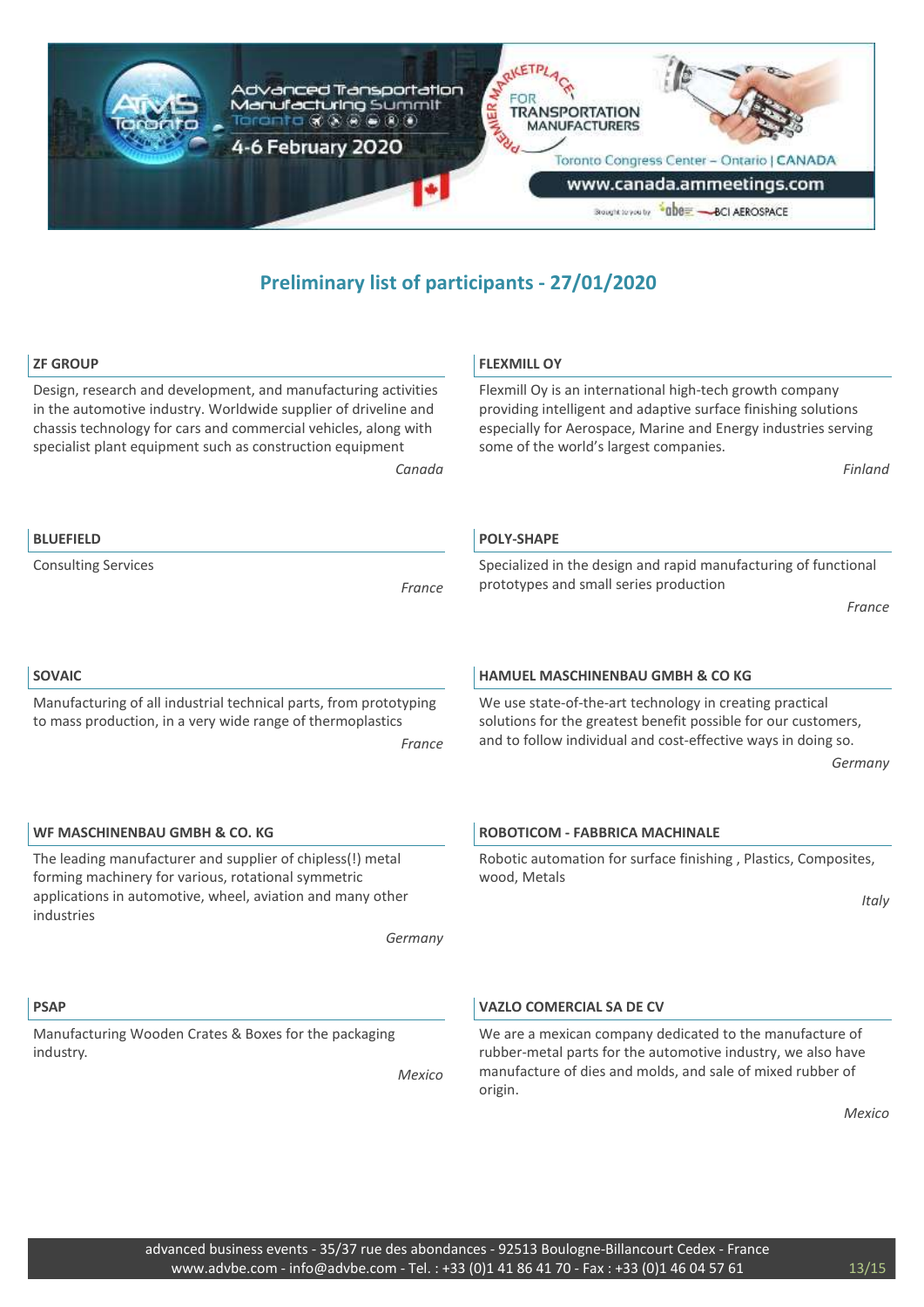

| <b>AGENCE MAROCAINE DE DEVELOPPEMENT DES</b>                                                                                                                                   | <b>AMICA</b>                                                                                                                                    |
|--------------------------------------------------------------------------------------------------------------------------------------------------------------------------------|-------------------------------------------------------------------------------------------------------------------------------------------------|
| <b>INVESTISSEMENTS</b>                                                                                                                                                         | Moroccan Association for Automotive Industry and Car                                                                                            |
| Moroccan Investment Development Agency                                                                                                                                         | manufacturers                                                                                                                                   |
| Morocco                                                                                                                                                                        | Morocco                                                                                                                                         |
|                                                                                                                                                                                |                                                                                                                                                 |
| <b>EXTENDA - TRADE PROMOTION AGENCY OF ANDALUCIA</b>                                                                                                                           | <b>AGS AUTOMOTIVE SYSTEMS</b>                                                                                                                   |
| Trade promotion agency of Andalucia (Delegation of companies)                                                                                                                  | <b>Automotive Manufacturing</b>                                                                                                                 |
| Spain                                                                                                                                                                          | <b>USA</b>                                                                                                                                      |
| <b>AIRBUS AMERICAS</b>                                                                                                                                                         | <b>AIRTECH SUPPLY, INC.</b>                                                                                                                     |
| Leading aircraft manufacturer, with the most modern and                                                                                                                        | CNC sheet metal machining operation: sheet metal routing of                                                                                     |
| comprehensive aircraft family.<br><b>USA</b>                                                                                                                                   | complex shapes; water-jet machining of titanium, stainless, and<br>composites; and Brake Press and Aluminum Hydro Forming                       |
|                                                                                                                                                                                | <b>USA</b>                                                                                                                                      |
|                                                                                                                                                                                |                                                                                                                                                 |
|                                                                                                                                                                                |                                                                                                                                                 |
| ALABAMA DEPARTMENT OF COMMERCE - MADE IN ALABAMA                                                                                                                               | <b>BOEING DEFENSE, SPACE AND SECURITY</b>                                                                                                       |
| State of Alabama, Department of Commerce is an extension of<br>the Governor's office, and is responsible for leading and<br>maintaining Economic Development across the state. | Boeing delivers a family of technologically advanced and<br>efficient airplanes to customers around the world: Canada<br>industry participation |
| <b>USA</b>                                                                                                                                                                     | <b>USA</b>                                                                                                                                      |
|                                                                                                                                                                                |                                                                                                                                                 |
| <b>GE AVIATION</b>                                                                                                                                                             | <b>GLAESER, INC</b>                                                                                                                             |
| GE Aviation is among the top aircraft engine suppliers, and                                                                                                                    | Hydraulics and technical cleanliness                                                                                                            |
| offers engines for the majority of commercial aircraft.                                                                                                                        | <b>USA</b>                                                                                                                                      |
| <b>USA</b>                                                                                                                                                                     |                                                                                                                                                 |
|                                                                                                                                                                                |                                                                                                                                                 |
| <b>HPM</b>                                                                                                                                                                     | <b>IHI AMERICAS INC.</b>                                                                                                                        |
| Program Development, Project Management, Audit Contract                                                                                                                        | Aero Engine manufacturer                                                                                                                        |
| Services, Program Management, Preconstruction Services,<br>Design Construction Procurement, Owner's representation                                                             | <b>USA</b>                                                                                                                                      |
| <b>USA</b>                                                                                                                                                                     |                                                                                                                                                 |